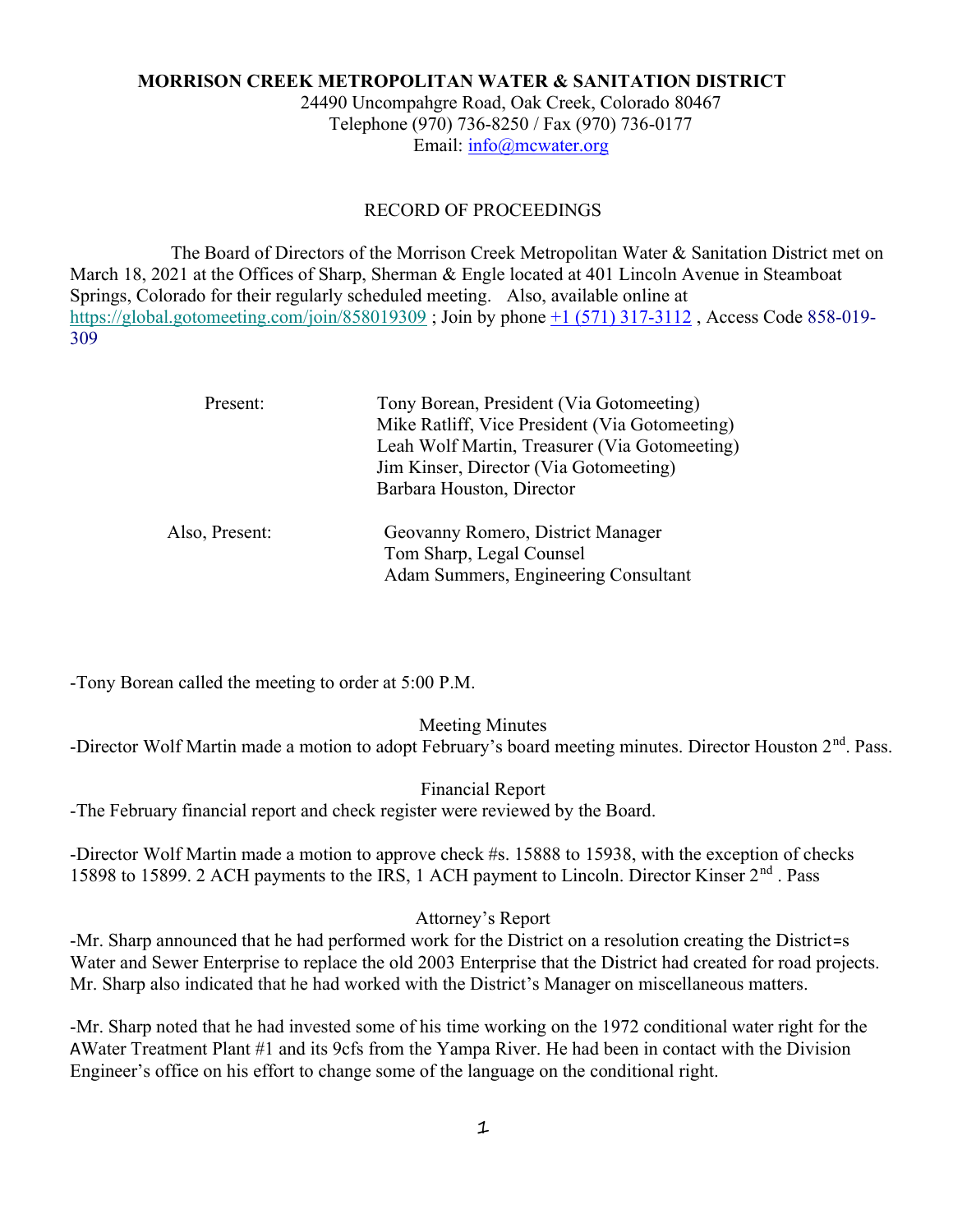## General Manager's Report

-The District Manager introduced Julie Carolus, the new office manager to the board. The District Manager expressed that with the new hire, the district has gained someone with vast knowledge on accounting and administration. Julie's first week has been intense with all the new learning about the district, but she seems to be handling it very well.

- The District Manager mentioned that he had the district enrolled on govdeals.com. The District Manager explained that this particular website is a legal form to dispose of unused or obsolete items or materials. The website is based on an auction format which satisfies guidelines of decommissioning and disposal of government items. The website is compliant with all governmental policies. The District Manager said that there are many personal property items in the district's possession that are no longer useful to the District, and it would be best if someone else can use them by selling them at auction while gaining a small revenue for the district.

- The District Manager addressed the increase on the health insurance premium to be paid by the District for the enrolled employees. During the last insurance yearly cycle, district employees had used 85% of the coverage provided (calculated within insurance parameters). Members who are above the 83% utilization, were subject to a 3% increase to the district=s monthly premium. The coverage for employees will not be changed in any way. Additionally, the district=s employees mentioned that they did not need any additional coverage.

- Drinking water report: During the last billing cycle (January/February) the drinking water loss was 3%. Some of that loss could be attributed to hydrant flushing and pump priming. Three percent water loss is actually a really good low number compared to the rest of municipalities the District Manager stated.

- Wastewater report: Due to the increase in temperatures we have seen a substantial increase of I&I at the wastewater treatment plant. The early heating has promoted a lot of melting throughout the district. This means that we have a lot of work to do trying to find areas where there might be a lot of liquid intrusion. One of the main missions for the next summer will be mitigation of system infiltration stated the District Manager.

- The District Manager stated that currently both Water Distribution and collections systems are working smoothly. A couple of smaller incidents occurred, but we have been able to resolve the issues. The packaging of the organics and shipment to the landfill will be our focus for the next couple of months. Some other projects such as water tank cleaning and sewer line infiltration are currently being scheduled for the summer.

- The District Manager stated that the SCADA computer system that connects all the district's infrastructure will have to be budgeted for replacement next year since the district upgraded computers. The estimated cost for the SCADA software upgrade could be up to \$12,000.

- The District Manager mentioned to the board that he had met with Commissioner Tim Corrigan. During the conversation, the District Manager communicated the district's plans to replace the aging wastewater treatment plant. Commissioner Corrigan expressed the County's support for the district and mentioned that some funding might be available as part of the American Rescue Plan.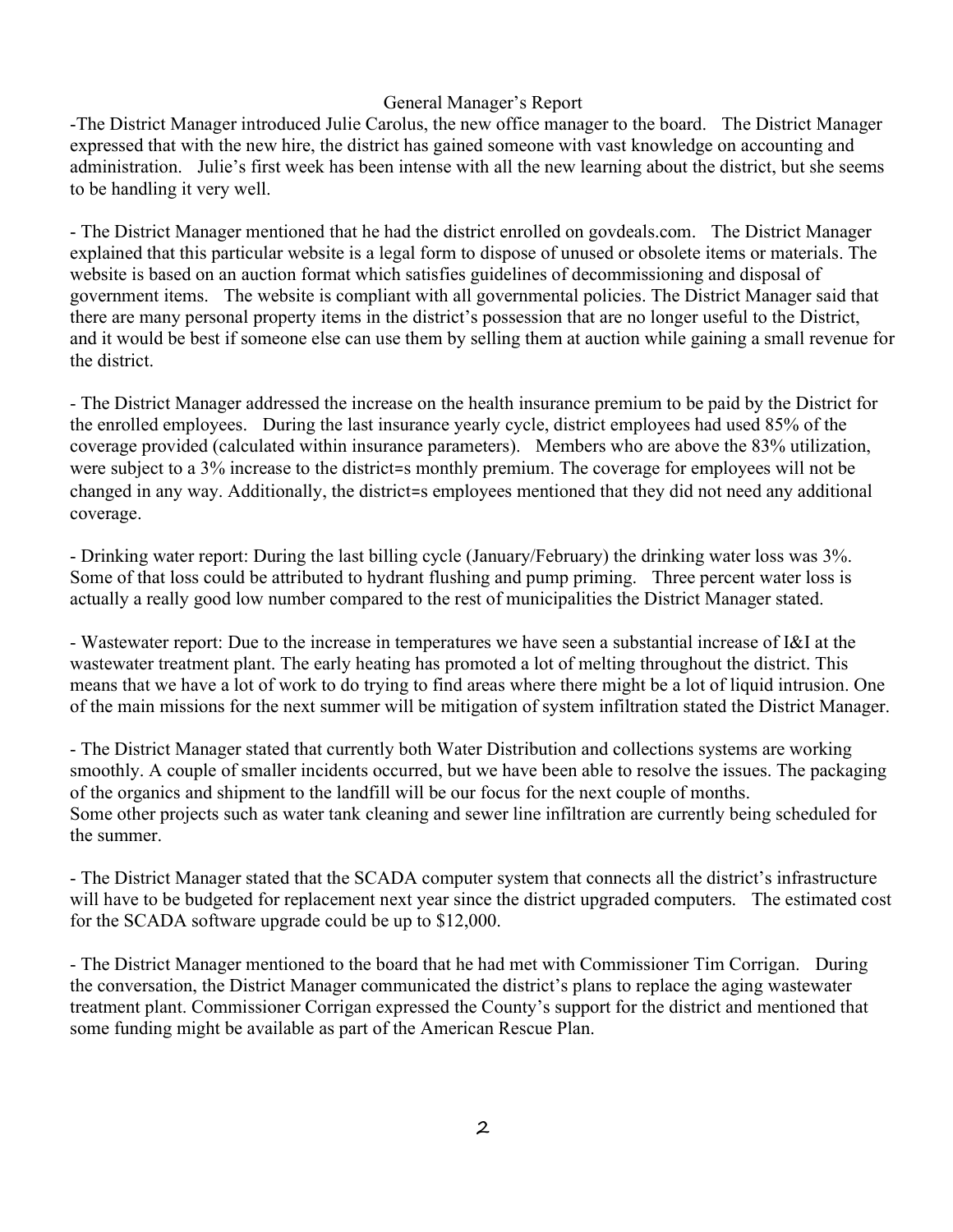#### Old Business

-Mr. Summers (engineering consultant) explained that the new wastewater treatment plant will have SCADA capabilities. He recommends that before the District spends a large amount of money on the software upgrade, the district and Timberline Electric (SCADA provider/electrical contractor) should meet and address points of redundancy. Mr. Summers mentioned that the design of the new wastewater treatment plant is in progress. A few steps that need to be performed towards the final design are a geotechnical study, a survey, and a utility locate of the future construction area.

Director Kinser made a motion to allow the district to engage with NWCC for the geotechnical analysis not to exceed \$5,000. Director Houston 2<sup>nd</sup>. Pass.

Director Ratliff made a motion to allow the District Manager to engage with Landmark Engineering for the survey of the construction not to exceed \$4,000. Director Kinser 2<sup>nd</sup>. Pass.

Mr. Summers also stated that the different grants that the district has applied for are moving forward. The district has done a great job staying on top of all the grants available to maximize funding, he stated.

- The District Manager stated that during the last 4 months, the district has been updating its accounting system to comply with the requirements of granting/loaning agencies. Although there are still a few big changes to be made, the district is almost to where it needs to be to comply with government accounting. The breakdown of the reserves is one of those steps and the final yearly audit reflecting those changes must be accomplished before completing the application to the USDA.

- The District's 2021 rate study is currently in progress. Mr. Brandewie from the Rural Community Assistance Corporation (RCAC) has projected to have the rate study complete by mid-April. The District Manager stated that he had been creating some new documents that more accurately represent the actual net worth of the district and accounts for todays cost of all the district's infrastructure. These documents have been given to RCAC in ordered to prepare a more accurate rate study while assessing the district=s future needs.

- The lift Station project received final pricing from Duckels Construction. The final price for the project will be of \$307,256. The mentioned pricing includes mobilization and demobilization, the lift station construction, the emergency storage tank and all the electric work. The given cost does not include the secondary mobile generator.

Director Wolf Martin made a motion to allow issue the notice of award and notice to proceed to Duckles construction for the amount of \$307,256.00. Director Kinser 2<sup>nd</sup>. Pass.

- The secondary mixing zone study was completed the first week of March. Results will be reported to the District sometime in April when the analysis of the data has been complete. The Contractor believes that the data will be favorable for the district=s future discharge applications.

- District Reserve Funds: The District Manager asked the board to reallocate the District's reserve funds into: Water Distribution Capital Improvement Fund, Sewer Capital improvement Fund, Operations Fund and Emergency Fund. Good government spending requires funds to be allocated to the different improvement funds. The reallocation of funds will better qualify the district when applying for grants and loans as each system has its own financial backbone. The District Manager asked the board to reallocate the existing \$2.5 million into the above-mentioned funds.

Director Kinser made a motion to reallocate the District=s reserves as follows: Water CIF 30%, Sewer CIF 35%, Emergency Fund 15%, Operating Fund 20%. Director Ratliff 2nd . Pass.